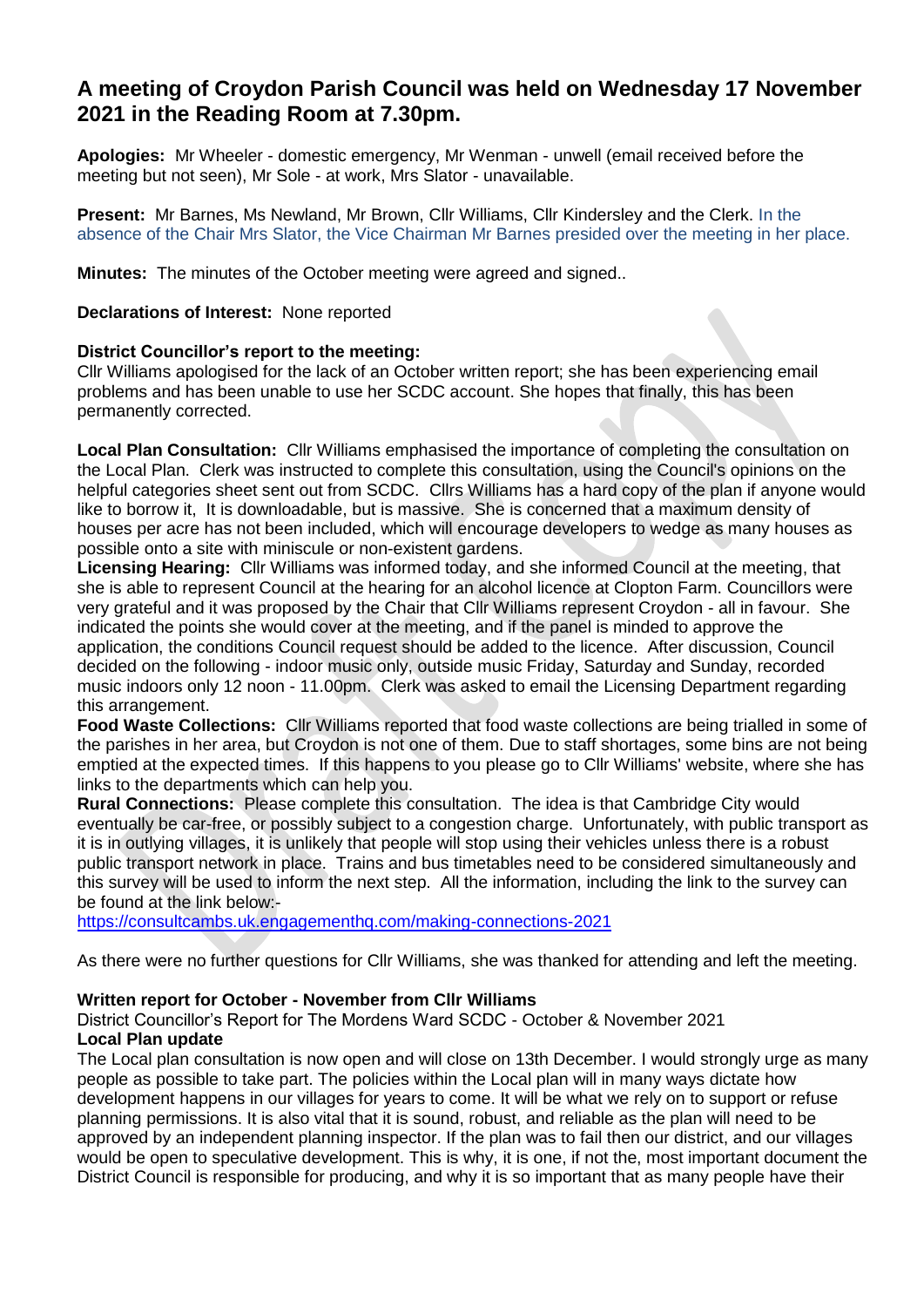say as possible. The following link will allow you to access the proposals and see where development has been proposed. The following link is for the local plan website. Greater Cambridge Local Plan (greatercambridgeplanning.org)

## **Making Connections - have your say on greener travel in Greater Cambridge**

As a member of the Greater Cambridge Partnership Assembly, I raised the lack of bus services in our area, and in some cases ridiculous provision and timescales. I also raised how there are no buses to the Ashwell and Mordens Station in Cambridgeshire, in fact it wasn't even recorded on the original travel maps. I'm pleased to say it has now been included in the consultation documents. I believe if we are to reduce car dependency then we must provide reliable public transport. I have stressed the importance of integrated train and bus timetabling, and I hope this will be taken on board. Residents and parish councils now have until 20th December to have their say in the Making Connections consultation, a link to which is below.

#### Making Connections - have your say on greener travel in Greater Cambridge | Consult Cambridgeshire (engagementhq.com)

## **2018/19 Accounts Audit**

The 2018/19 Accounts are still yet to be signed off, or a final report by the external auditors be given. While there is an audit and corporate governance meeting on the 1st December, councillors have been advised that it is unlikely that the accounts will be finalised in this calendar year. The length of time that these accounts are taking to complete is alarming. We will soon be approaching the third anniversary of the 2019 year end and yet no accounts have been agreed. This also means that residents have not been able to see accounts for the 2020 or 2021 year end, only time will tell how long it will take to see this years' 2022 accounts. The administration has apologised for underestimating the amount of work involved, and indeed admitted not always prioritising the year end accounts. This may not be a 'juicy' subject, but it is a fundamental responsibility of the administration to show residents how their money has been spent in a timely manner. I would also question what value the administration puts on the input of councillors from other groups or committees, for since 2018 I and other councillors have been raising the issue of lack of resource in the finance department. Three years on, for the administration to admit they haven't been resourcing the department sufficiently, shows, in my view, either a lack of willingness to listen to others or a failure to take the appropriate action required. Whatever the reasons, this lack of judgement, means that the council is making multi-million-pound decisions without any up to date accounts.

#### **Universal Credit**

Please see below details of how the District Council can support people who are financially struggling at the moment. In the current climate many people will find themselves in financial difficulty for the first times in their lives and seeking help may be a daunting and scary experience. I would stress that all conversations with the council, or myself are confidential. And whether this is the first time or not, if you, or anyone you know, is struggling please reach out, there is support out there, short term/ long term which ever applies to your circumstances please do not suffer in silence.

There is a range of options for those struggling financially, including:

- Discretionary Housing Payments which provide financial support towards housing costs.
- You can apply for these Discretionary Housing Payments

• The Council Tax hardship fund, which aims to provide support to those who are struggling financially because of the pandemic. You can apply for this Hardship Fund

• Support and advice from our Welfare and Money Maximisation Officer, Lucy Tompkins, who can be contacted via Lucy.Tompkins@scambs.gov.uk

• Along with Cambridgeshire County Council and partners, we also still offer one-off small payments to help with immediate food of fuel needs - up to £49 for a family, or £29 for an individual, for food or fuel. Anyone needing that one-off help should email our communities team.

Email our Benefits team if you have specific questions, or call 01954 713 000.

#### **Merry Christmas & A Happy New Year**

Last year was a Christmas unlike many we have ever known. I know of many who were unable to spend Christmas with their loved ones due to the Covid restrictions. I hope that you will once again be able to celebrate Christmas in the way you wish, though given the current Covid situation I would plead for people to do this in as safe a way as possible. If you would like any Covid guidance you can access this on the link below.

[Coronavirus: how to stay safe and help prevent the spread -](Coronavirus:%20how%20to%20stay%20safe%20and%20help%20prevent%20the%20spread%20-%20GOV.UK%20(www.gov.uk)%20) GOV.UK (www.gov.uk)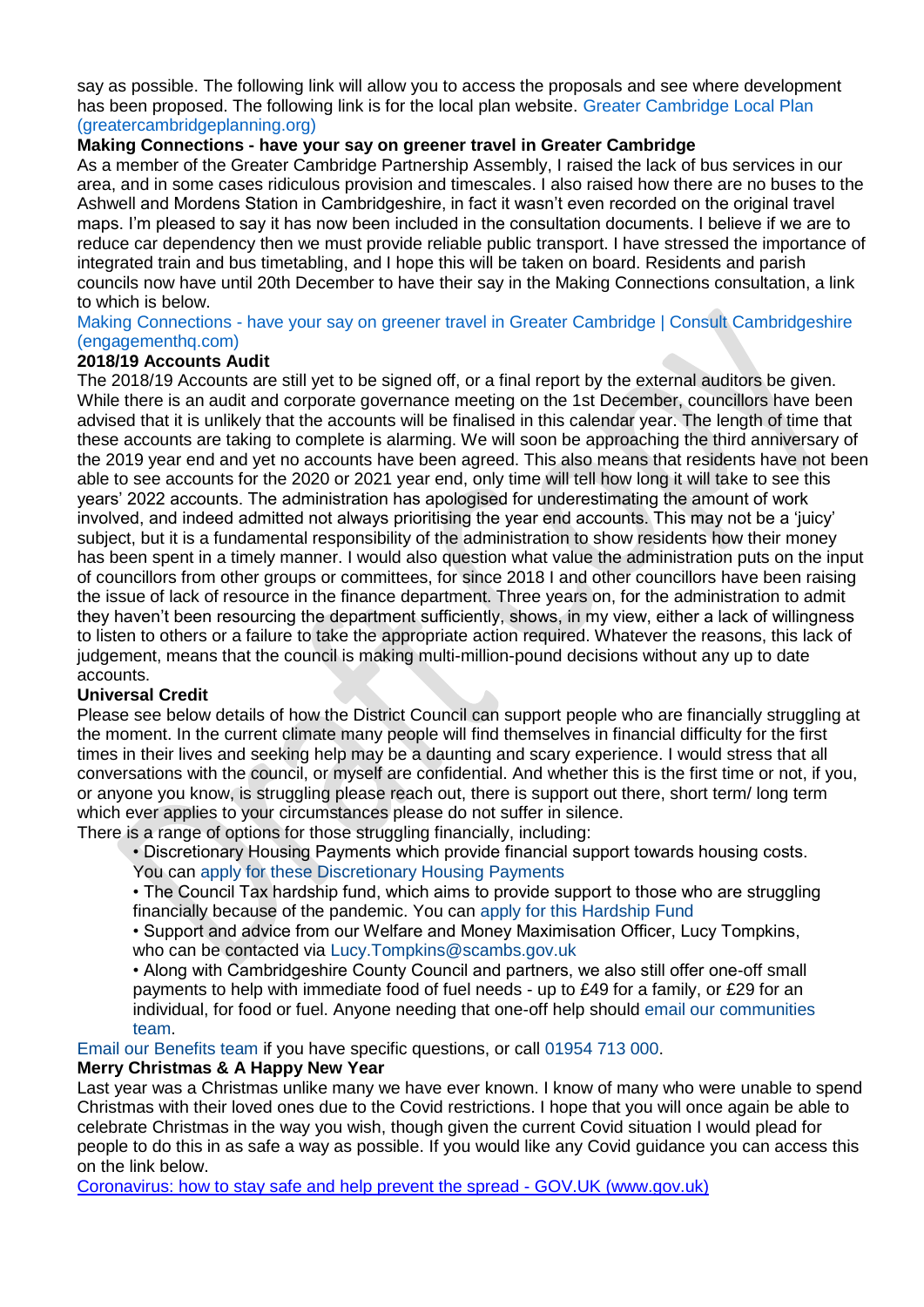#### **Christmas Bin collection Dates**

Please see below the changes to the bin collection dates over Christmas.

Wednesday 1 December 2021 Blue and green bins Wednesday 8 December 2021 Black bin Wednesday 15 December 2021 Blue and green bins Wednesday 22 December 2021 Black bin Friday 31 December 2021 (changed collection date) Blue bin only Saturday 8 January 2022 (changed collection date) Black bin

Wishing you, and your families a very Merry Christmas and all the best for 2022.

Cllr Heather Williams SCDC The Mordens Ward Tel: 07885 774 775 Email: cllr.williamsh@scambs.gov.uk Website: www.cllrheatherwilliams.co.uk

#### **County Councillor Kindersley's report to the meeting**

**Local Plan and Travel in the area Consultations:** Cllr Kindersley stated the importance of responding to both these consultations. If you don't contribute, don't complain about the outcome. Cllr Kindersley has been taking the Chair for County Council meetings, as the Chair has been unwell. Cllr Williams felt he was being taken advantage of, with the extra duties he was undertaking. **Furniture for refugees:** If anyone has any furniture they are willing to give for this cause, please contact Emmaus, or email [info@refugeecare.org](mailto:info@refugeecare.org) with "Furniture Donation" in the subject line Land Use Framework: It can be seen from the plan that there is insufficient provision for trees. The link below contains further information:-

[https://www.greatercambridgeplanning.org/current-plans-and-guidance/monitoring-delivery-in-greater](https://www.greatercambridgeplanning.org/current-plans-and-guidance/monitoring-delivery-in-greater-cambridge/)[cambridge/](https://www.greatercambridgeplanning.org/current-plans-and-guidance/monitoring-delivery-in-greater-cambridge/)

**Rugby Benevolent Fund:** The Rugby Group Benevolent Fund was originally set up in 1955 to help employees and former employees of Rugby Cement and their dependants. They have extended their horizons to cover local charitable causes in communities near to the company cement plants, closed or still operating. To check if this area is covered, go the the Rugby Benevolent Fund website.

As there were no questions for Cllr Kindersley, he was thanked for attending and left the meeting.

#### **County Councillor's written report - November 2021**

The Gamlingay Division is comprised of 13 parishes. This report is for all Division Parish Councils but please be aware that it will include items that may have little or no relevance to your particular Parish. Apologies in advance!

**Pavements in Gamlingay:** Following a complaint from a resident Sebastian met with Highways officers in School Close to discuss the weeds growing through the newly laid pavements there and in Fairfield. When pavements are prepared for slurry sealing they are weedkilled using glyphosate (shortly to be banned, apparently). However this does not kill deep roots (eg dandelions) nor seeds, especially grass. The dark slurry warms up in the sunshine and – because it is a seal – moisture collects underneath it creating a perfect and safe germinating space when then pushes through if it can. Hence the weeds. There is, unfortunately, no way of stopping this happening. However the new pavements should cope, and are meant to last for a decade or so before renewal. We shall see!

**Covid Update:** Gamlingay is a hotspot for Covid infections which is why we have had two pop up testing sessions at the EcoHub. Numbers are rising as we write Please get fully vaccinated when invited and continue to maintain safe practices including mask wearing, keeping rooms well ventilated and social distancing. Please also consider twice weekly lateral flow tests – these are very reliable and pick up people who are asymptomatic before they spread the disease. Local businesses are having to close because their staff are ill or looking after family member and of course C-19 is well established in schools and doctors surgeries are closed for the same reason.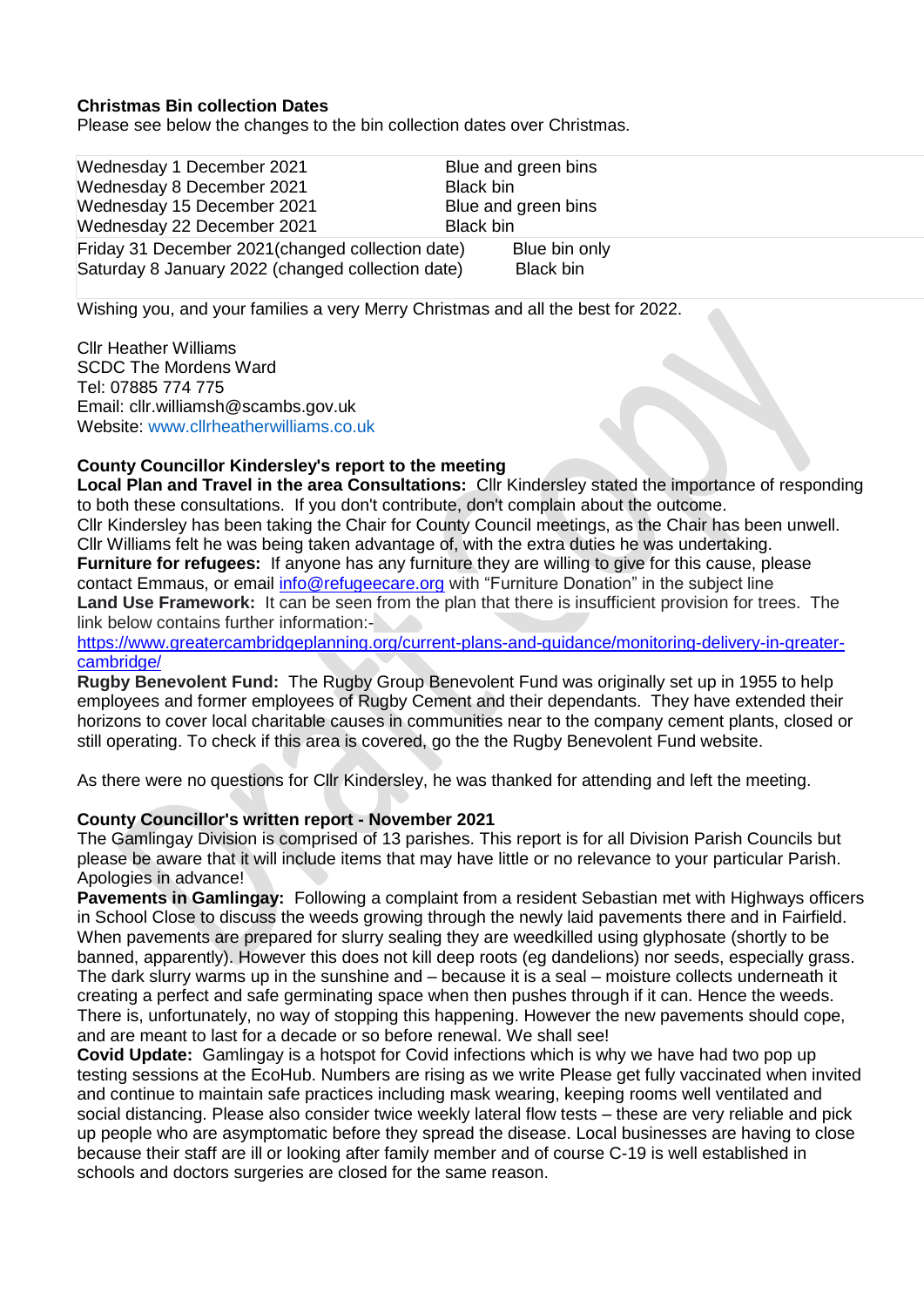On 22 October the UK Health Security Agency (UKHSA) published the latest reproduction number (R) and growth rate of COVID-19 in England. The R value is currently between 1.0 and 1.2 meaning that, on average, every 10 people infected will infect between 10 and 12 other people. The growth rate is currently between 1% and +3%, which means that the number of new infections could be growing by between 1% and 3% every day.

**Business Support Grants:** South Cambs Business Support team has just finished administering its final tranche of COVID-related business support funding. We've paid out £1,377,000 in Government funding to 102 South Cambridgeshire businesses since July this year, as part of our Growth Fund. This is a fund supporting businesses who are looking to diversify, scale or start up in our region. This means that in total we've paid out more £38 million in Government funding via local business support grants since the onset of COVID.

**Sports facilities in villages:** Cambridge City Council and South Cambridge District Council are undertaking the development of a number of Sports Facilities Strategies, overseen by the Greater Cambridge Shared Planning Service and external consultants, Strategic Leisure Ltd. The purpose of these strategies is to provide a detailed overview of all indoor and outdoor sports facilities, including the quantity, quality, availability, and accessibility of these to help inform assessment of need and future planning for provision.

**Roads and Pavement Update:** It is good to see that the surface of the path to Avenells Way Gamlingay has been repaired at the Church St end. A number of people have had trips and falls and hopefully this will now be much safer. We have also installed 'pedestrian only' signs. If you are a horse rider please do not use this path which is a pedestrian right of way only.

The works on the roads in Wendy has been suspended until next year, and Church St Guilden Morden will also be included in a renovation scheme. Blythe Way Gamlingay will be resurfaced in 2021/22 financial year but a date has yet to be agreed.

**ALERT**: Croydon Hill will be closed to traffic for replacement of a section of water pipes by Anglian Water between January 10<sup>th</sup> and February 18<sup>th</sup> 2022. I have spoken with the project planner and they will be utilizing all this time - apparently it's a big job and will be in the carriageway rather than the verge. The diversions will be signed. I have also asked Highways if they would consider resurfacing this stretch once works have completed.

**Barrington Trains:** We heard at a recent Liaison meeting that it is planned to have two trains a day from week commencing November 29th. As soon as the times for these movements are available, they will be notified to us, and train movements will cease for the period between December 23rd until January 5th.

We were also reminded of the Charitable Foundation that exists for the benefit of those who used to work at the Quarry, their families and their communities. So there is no geographic limit on applications to this Fund which has been very generous over the years.

**Greater Cambridge Local Plan Consultation now open:** We previously wrote at length about the Local Plan proposals. Just to recap - for the period 2011 - 2041 the Councils are only planning an extra 11,000 homes on top of what has already been in previous Plans (and often is already built!). Of those 11,596 the majority will be in and around Cambridge with some also in the big new developments at Cambourne, Northstowe and Waterbeach. Only 384 homes are allocated in rural sites - for example in Melbourn and Great Shelford. There are NO sites allocated in Gamlingay, nor in any of the other Parishes of the Gamlingay Division.

The next stage is a Public Consultation which runs until December 13<sup>th</sup> - so get your skates on if you have a view! The First Proposals set out where new homes, green spaces, business space and other facilities could be located across the area, as well as policies about climate change, biodiversity and much more. The Councils say that their aim is to reduce climate impacts while improving the quality of everyday life, and 19 new sites have been put forward for new housing and business space to meet local needs.

Visit<www.greatercambridgeplanning.org/localplan> for more details, including an interactive map and questionnaire, from 1 November to 13 December 2021. There will also be online and in-person events during the consultation period where you can find out more and have your questions answered by officers. Full details are on the webpage. You can find it on the South Cambs website.

**County Council Finances:** Progress is being made towards closing a projected £19.5m gap in Cambridgeshire County Council's budget for next year - despite growing levels of need leading to uncertainty. The Council is calling on Government to provide a more realistic and robust financial settlement for the county as it continues to take a central role in managing the current effects of the COVID-19 pandemic.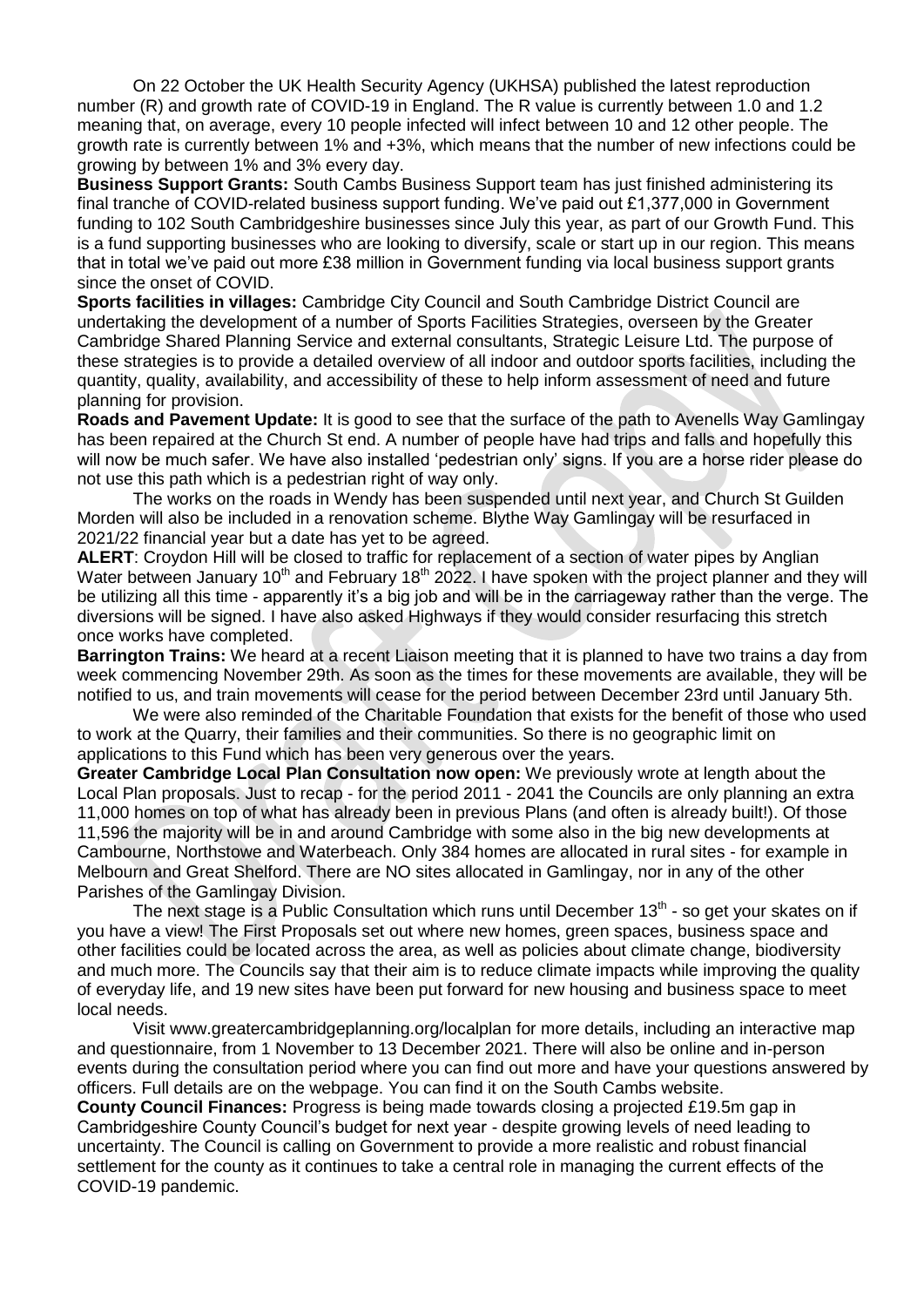The five year plan - agreed by Full Council in February this year - saw a balanced budget in the current year achieved by using some one off funding, but at the beginning of the year had estimated an initial gap for 2022/3 of £22.5m, with further gaps to fill in succeeding years. The council is identifying further ways to close the gap through savings, generating income and updating estimates of need based on new population figures.

The council is predicting long term increases and changes in the pattern of demand for its services, linked to the economic after effects of the pandemic - and additional costs are still being incurred as the council takes a central role fighting COVID-19, coordinating the public sector response, managing a complex public health situation, the impact on vulnerable people and children's education.

Besides the pandemic, the other major risks and uncertainties in setting budgets for 2022- 27 include the potential for national policy changes, such as reform of social care funding, the need for a multi-year funding settlement from government, the availability and sustainability of supply chains and resources, and changing patterns of demand for our services that has been a longer-term trend." **Household Support Fund:** Do you need help? Cambridgeshire families in need of extra help during the pandemic will be able to benefit from the new Household Support Fund running until March 2022. We will continue providing help via the Direct Voucher Scheme, which offers parents a voucher for a choice of supermarkets. These vouchers are sent to eligible families automatically using school data and information held by the local authority. If your circumstances have changed please get in touch as you may now be eligible for this support.

**The Queen's Green Canopy:** Next year marks 70 years since Queen Elizabeth II took the throne; to celebrate the anniversary and create a lasting legacy, a UK-wide tree planting initiative named The Queen's Green Canopy (QGC) has been established. The scheme involves inviting people to "Plant a Tree for the Jubilee," with everyone encouraged to plant trees in the current and in the next planting season. Sebastian was delighted to be able to help plant two of the first in Cambridgeshire in Cambridge and Ely on behalf of the County Council.

Everyone is invited to take part and it is easy to get involved - whether you are an expert gardener or complete novice, there is something you can do. This includes individuals planting trees on private land, community planting projects, schools planting trees on their premises and businesses setting up tree planting projects with employees. If you are interested please do get in touch.

**Watercourse reinstatement grants:** The County Council has agreed to offer grants from a pot of money set up to ensure watercourses across the county are properly maintained. Applications may be made by established community flood groups and parish councils where a watercourse needs to be reinstated, and the riparian owner either cannot be identified or genuinely cannot afford the works to reinstate their watercourse.

A riparian owner is anyone who owns a property where there is a watercourse within or adjacent to the boundaries of their property. A watercourse includes a river, stream or ditch. A riparian owner is also responsible for watercourses or culverted watercourses passing through their land. It is expected that the work to bring the watercourse back up to standard would be one-off in nature, with them being regularly maintained thereafter.

**Papworth to Cambourne:** Work has started on a new £1.1m equestrian, foot and cycleway to join up Papworth Everard and Cambourne and this is a reminder that the A1198 road is closed along this section most of the time! So plan accordingly (I didn't) until March 2022.

**Call for 10,000 volunteers for UK breast cancer study:** An international trial, led in the UK by Addenbrooke's, is testing a more personalised way to screen for breast cancer and detect it sooner. The study involves six European countries and is looking to recruit 85,000 volunteers aged between 50 and 70 who have never had breast cancer before - 10,000 volunteers are needed from the UK. Visit the CUH website for more information.

**Campaign launched to recruit more school governors:** A campaign has been launched to find more people willing to serve on the governing bodies of schools in Cambridgeshire. Schools are looking for governors who can bring a variety of skills and expertise from a wide range of backgrounds. Governors – who are volunteers – support the strategic leadership of the school, providing support, challenge and accountability to the school's headteacher and senior leaders. The headteacher is responsible for the operational running of the school on a day-to-day basis. Cambridgeshire County Council is particularly seeking to build diverse governing bodies which reflect the communities they serve, enabling children to succeed and thrive.

Previous experience of being a school governor is not necessary, as full induction and training will be offered. Experience of working in education is not necessary either. Governors are usually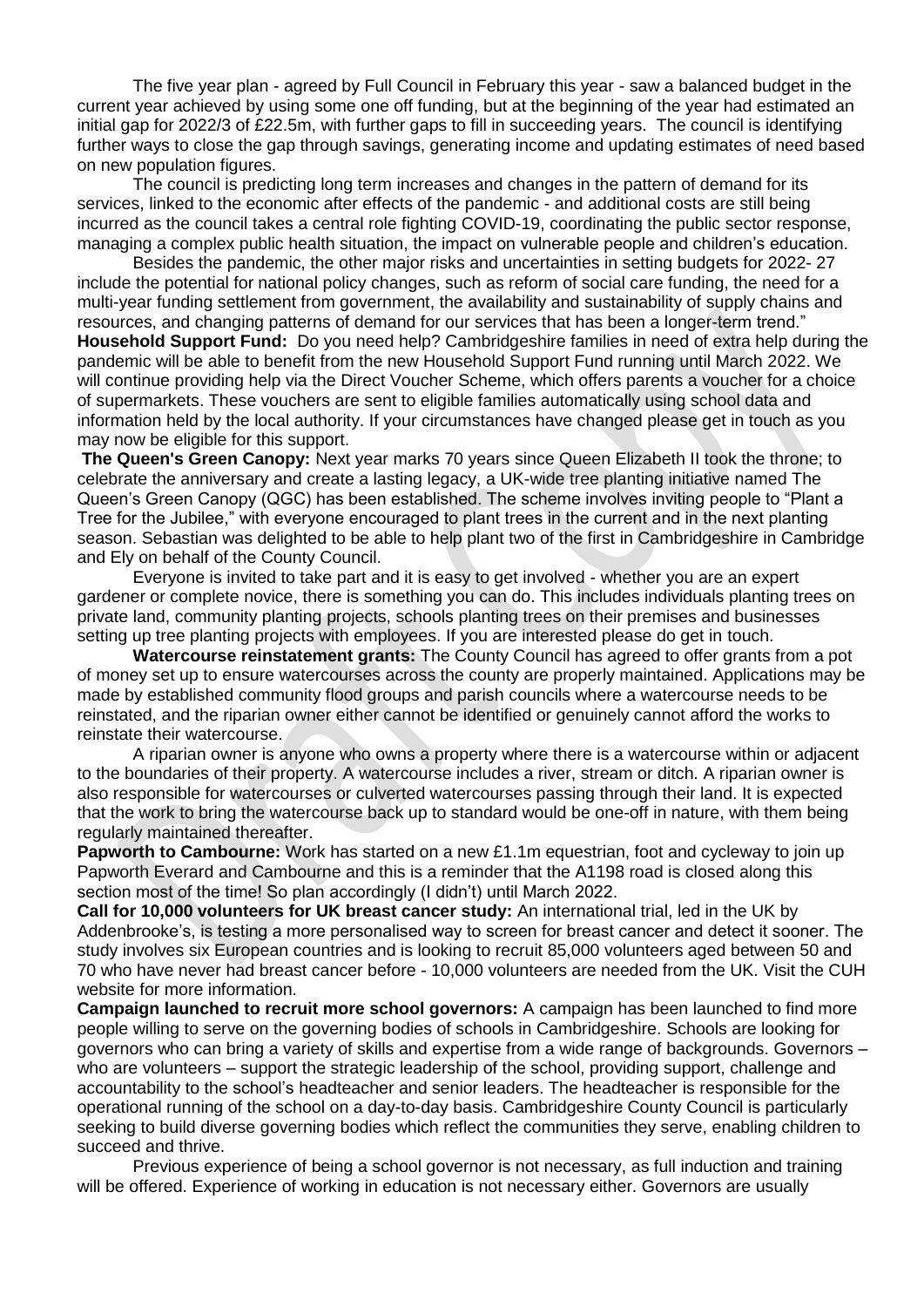appointed for a four-year term. Time commitments vary from school to school, but to fulfil the role effectively, governors are expected to sit on individual committees, visit the school regularly and attend full governing body meetings. Responsibilities include working as part of a team, maintaining educational standards and performance, holding the school to account and monitoring the school's budget. Further information about the role and how to apply can be found here on the County Council website. **Got chickens?** Bird keepers across Cambridgeshire are being urged to follow strict national measures put in

place by the Government to help keep their own birds and the wild bird population safe this winter. Following confirmation of a number of cases of Avian Influenza (also known as bird flu) an Avian Influenza Prevention Zone (AIPZ) has been declared to help stop the disease spreading. This means that bird keepers are now legally required to take a number of precautions, whether they run commercial poultry businesses or have a small flock in their back garden.

The prevention zone means that all bird keepers must, amongst other things: Keep domestic ducks and geese separate from other poultry; Ensure the areas where birds are kept are unattractive to wild birds, for example by netting ponds, and by removing wild bird food sources; Feed and water their birds in enclosed areas to discourage wild birds; Minimise movement into and out of bird enclosures; Cleanse and disinfect footwear and keep areas where birds live clean and tidy; Reduce any existing contamination by cleansing and disinfecting concrete areas, and fencing off wet or boggy areas; Keep free ranging birds within fenced areas, and ponds, watercourses and permanent standing water must be fenced off (except in specific circumstances, e.g. zoo birds).

**Digital initiatives to make planning process more accessible:** The Department for Levelling Up, Housing and Communities (DLUHC) has announced that new digital tools to help local people have their say in the planning process will be trialled in 13 areas across England. Over £1million funding has been allocated to 13 planning authorities under the PropTech Engagement Fund, to test new digital initiatives to make the planning process more open and accessible and improve public engagement. The Greater Cambridge Shared Planning service has been awarded £98,250 as part of this trial. The pilots, which will run until March 2022, will inform the government's work to modernise the planning system.

Your Councillors are always ready to help. Please do not hesitate to contact County Councillor Sebastian Kindersley on 01767 651982 or skindersley@hotmail.com or write to the Manor Barn, East Hatley, SG19 3JA

# **Matters Arising:**

**Community Group:** Did not meet in November.

**Housing Needs:** Nothing to report, although an alternative site is being investigated.

**Speedwatch:** Cllr Williams has not heard anything regarding an area meeting. She said if no contact has been made by the December meeting, she will arrange for Speedwatch coordinators in her patch to meet with potential groups.

**Clopton Sign:** As instructed, the Clerk contacted Mr White and took the sign down to his workplace so that he could copy it and create a replacement, for erection on his side of the boundary fence at the site and readable from the Bridleway.

**Additional Dog Bin:** No report from the group.

**Village Christmas Tree:** Council was asked if they would consider funding a tree for the village, to stand outside the Reading Room. After discussion it was proposed by Mr Brown, and seconded by the Chairman that £50-00 should be allocated for this purpose. All in favour.

**Croydon Hill Closure:** Croydon Hill will be closed to traffic for replacement of a section of water pipes by Anglian Water between January 10<sup>th</sup> and February 18<sup>th</sup> 2022. The work will be taking place in the carriageway rather than the verge. A copy of the Order will be eventually be available on: [street.works@cambridgeshire.gov.uk](street.works@cambridgeshire.gov.uk%20%20)

**Clerk's SLCC Training:** Council funded one day's virtual training for the Clerk with SLCC invited speakers on a variety of subjects. Overall, the Clerk found the training somewhat disappointing, and gave a short report of the day. The subjects covered were:-

- VAT in 2022
- Appraisals for 2022
- Building Connections with your Community
- Risk Management for the Clerk
- Precept, Reserves, CIL, S106, Developers Cash, Dowry, Charitable Funds.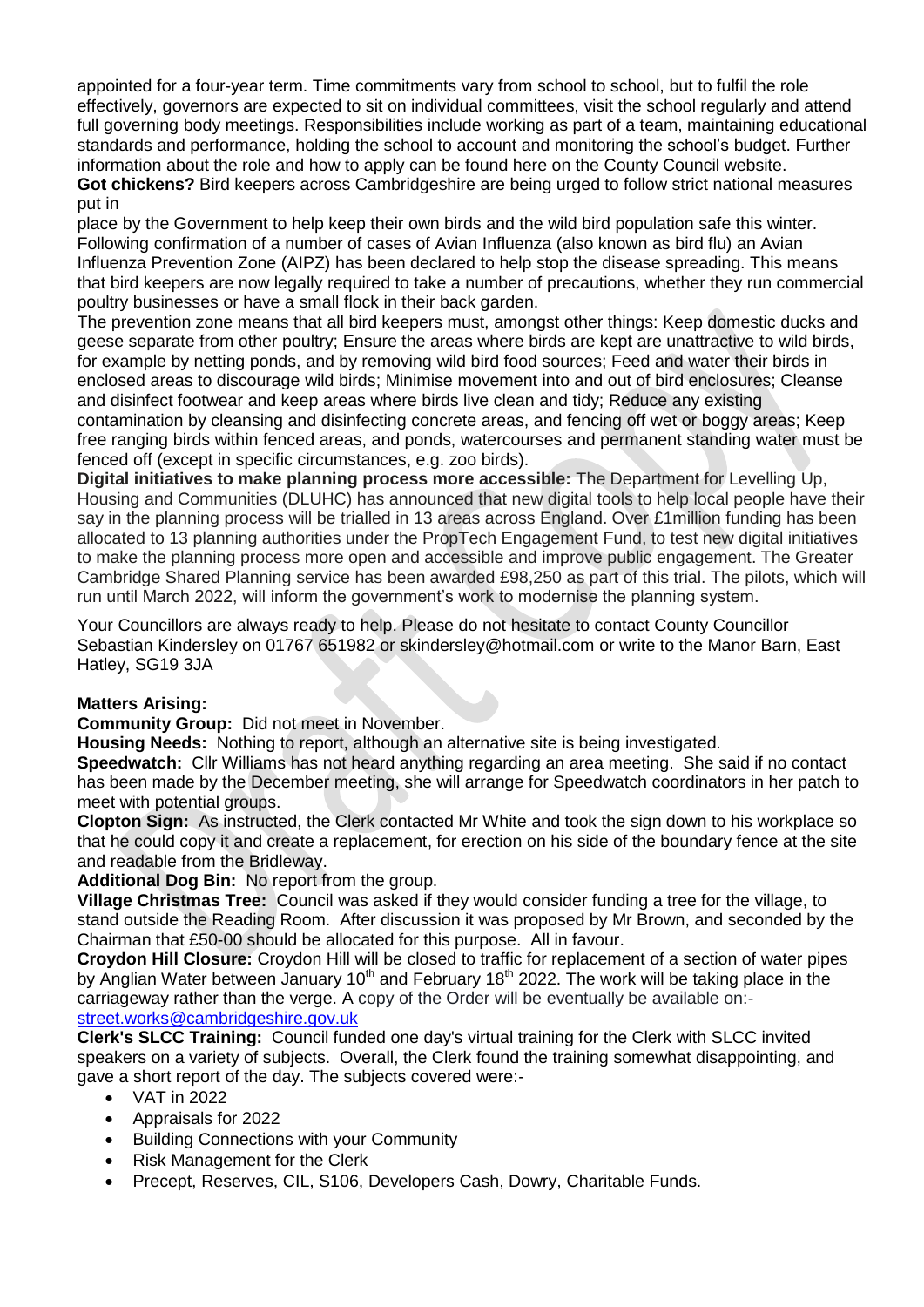• Community Capacity following the Pandemic

The gentleman who spoke on VAT referred a lot to the two VAT booklets available, 749 and 742. He seemed unable to answer any questions put to him from the attendees but kept referring them to the booklets. He did give his email address for specific questions to be sent to him.

The appraisals is a time to reassess the contract a Clerk has with the Council. Having looked at the recommendations from SLCC [\(https://www.slcc.co.uk/site/wp-content/uploads/2019/09/Terms-]((https:/www.slcc.co.uk/site/wp-content/uploads/2019/09/Terms-Conditions-The-Agreement-nl.pdf))[Conditions-The-Agreement-nl.pdf\)]((https:/www.slcc.co.uk/site/wp-content/uploads/2019/09/Terms-Conditions-The-Agreement-nl.pdf)) I don't feel it is necessary to have one, and feel that if I was not proficient in the role the Councillors would soon let me know.

The Connecting with the Community speaker was an enthusiastic, 5 years' service Clerk. The parish she served had Council buildings and outdoor spaces and is evidently much bigger that Croydon. At her instigation, Council purchased 30 bird boxes and invited the community to come and help make them, and then put the finished boxes up in the woodlands. There were so many respondents to this that it was, she reported, chaotic, but all the boxes were subsequently put up. Using lessons learned she repeated it another year in a larger building with bird boxes and bat boxes, and is intending to repeat it again.

Risk Management for the Clerk: The speaker said that a Risk Strategy is needed, there must be effective protection for funds and assets must be protected. She also said that a Risk Register helped with managing the risks and Council should also be prepared for unexpected hazards, like a pandemic.

Precept, reserves etc. The Clerk had hoped this would explain how and where S106 assets were obtained. Unfortunately this was a presentation by the event sponsor, who mainly sang the praises of the company outlining how much money they managed and how much income it was generating. At one point he did admit that the charges to manage the accounts were higher that the interest received from them.

The lady speaking on the community following the pandemic stressed the importance that every Council should have an emergency plan in place as part of their normal responsibility. To be fair, I doubt anyone on a local Council had envisaged such an emergency as a pandemic, but in Croydon it seemed that neighbours were keeping an eye on those who might require help. Council did have a register of community volunteers, but these were not called upon.

The previous virtual training from SLCC was very good, but it seemed that some of the speakers were not used to giving talks, either in person or virtually.

**Licensing Hearing:** Council has been informed that the hearing for the alcohol licence at Clopton Farm would be held on Thursday 18 November at South Cambs Hall. Cllr Heather Williams will be representing Croydon Parish Council as previously agreed.

#### **Correspondence:**

#### **Electoral Register:** No alterations

**Greater Cambridge Local Plan Consultation:** Both District and County Councillors expressed the importance of responding to this consultation. Comments may be made at the link below: [https://consultations.greatercambridgeplanning.org/greater-cambridge-local-plan-first-proposals/tell-us](https://consultations.greatercambridgeplanning.org/greater-cambridge-local-plan-first-proposals/tell-us-what-you-think)[what-you-think](https://consultations.greatercambridgeplanning.org/greater-cambridge-local-plan-first-proposals/tell-us-what-you-think) Clerk will respond on behalf of the Council.

**Travel in Cambridge and Peterborough:** Another consultation which may impact on public transport in this area - please respond. The link to the consultation is:- <https://yourltcp.co.uk/our-vision-priorities/> This is open until Sunday 28 November.

**Cambs Local Councils Conference:** The Chair and Clerk have previously attended the events and found them both interesting and useful. The next event is on Friday 14th January 2022 from 9.00am - 4.00pm and will be held virtually. Chair and Clerk are intending to register for the event.

**SCDC Post-Covid Community Workshop:** SCDC is hosting an online workshop on 22 November from 6.00pm - 7.00pm for any Council or group interested in taking community action post-Covid. **Fulbourn Neighbourhood Plan:** This is now open for any comments from the community and locale. **Local Briefing Plan for Parishes**: A virtual meeting will be held on 22 November, from 4.30pm **Greater Cambridge Partnership Community Forum Meeting:** A South area community forum will be

held virtually on Tuesday 23 November from 6.00pm - 8.00pm.

**Self-management of Arthritis:** The flyer sent with this has been put onto the notice board.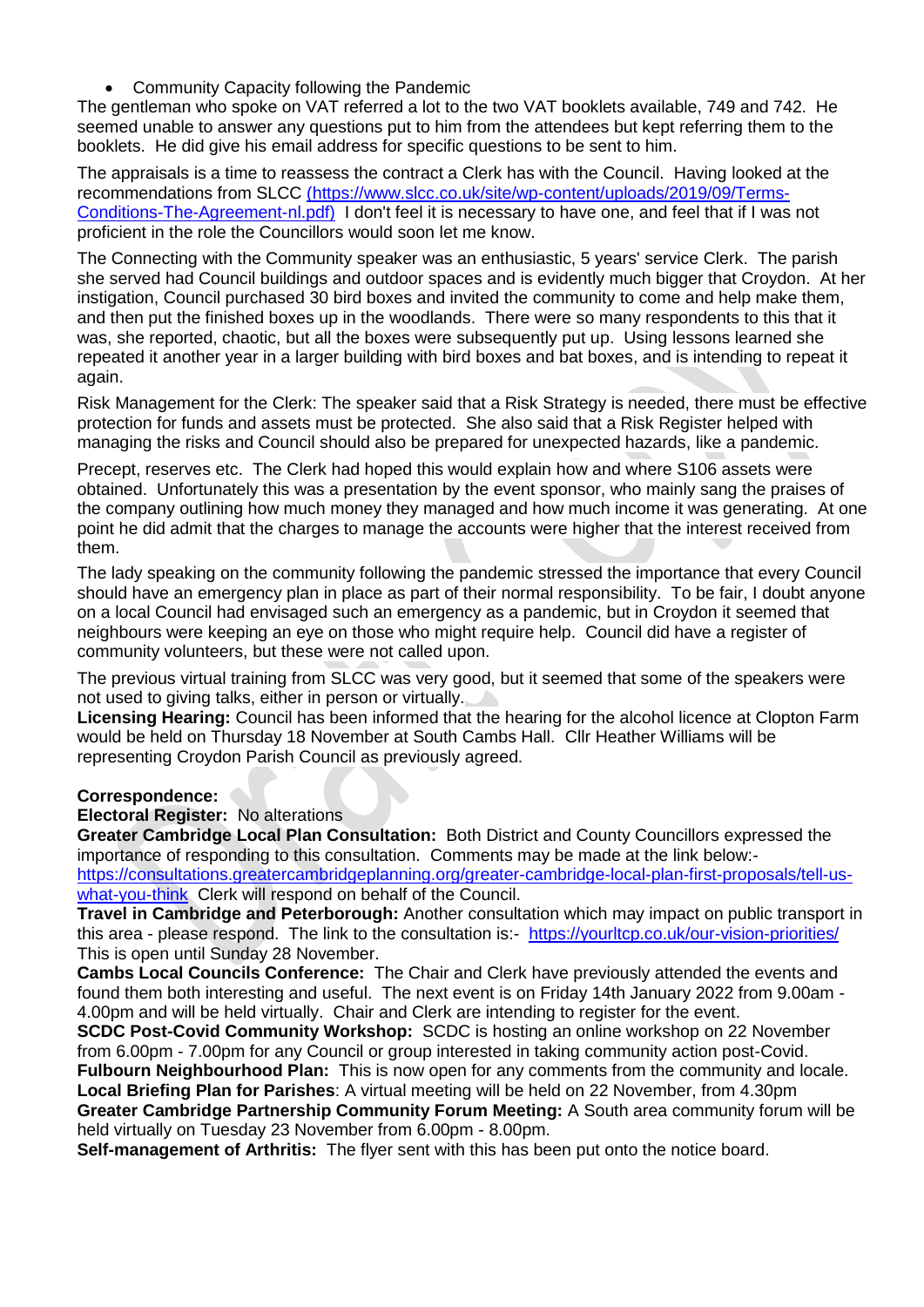## **Subsequent receipts:**

**Way 2 Go - Road Safety newsletter:** Circulated to Councillors.

**Rough Sleepers in the Parish:** Information requested on anyone sleeping rough in the parish over the night of 18-19 November. To Council's knowledge there is nobody sleeping rough in the area. The Clerk will respond as required.

**CAPALC - Disability History Month:** Cambridge Constabulary is supporting the UK Disability History Month and Councils are being encouraged to join them. The majority of disabled people in employment have hidden impairments, and it is important to make sure that their needs are met. Further information can be found at:[-http://ukdhm.org](http://ukdhn.org/)

**Anglian Water:** Did you know Anglian Water's **Priority Services Register** is in place to help lots of people with different needs and is completely free? By signing up, Anglian Water can:

- Help if there is an interruption to a customers water supply
- Help protect customers against bogus callers
- Communicate in different languages, including British Sign Language
- Send bills in alternative formats, including large print, audio and braille
- Knock and wait, giving customers longer to get to the door

Contact Anglian Water to request any of the above resources by:

- Emailing [partnerships@anglianwater.co.uk,](mailto:partnerships@anglianwater.co.uk)
- Completing a **[Online Form](https://forms.office.com/pages/responsepage.aspx?id=Ah2656Iq1UiBhePca_e4bVrpGg2wsj1IlXlPzIWJWYVURjBHVFJJQUk1MjJCQ0tLWE8yU0VBU1lLRi4u)** or
- Calling 07971579839

**Parish Map:** The Clerk had acquired a map, which was forwarded to the Tree Wardens. It did not have sufficient detail that they required, so Clerk is making further enquiries with a view to finding a map that does and the approximate cost.

#### **Finance:**

**SLCC Training:** The cheque for £54-00 for the Clerk's virtual training was signed out of meeting, and recorded here for audit purposes.

**Bank Statement:** Not received.

**Orwell British Legion:** An invoice for the village poppy wreath was presented. It was resolved that, in pursuance of the power conferred by Section 137 (4) (a) of the Local Government Act 1972 and being of the opinion that the expenditure satisfies the requirements of that section, the Council approves the payment of the sum of £17-00 in respect of a wreath for Remembrance Sunday. All in favour, and a cheque for this amount was signed and will be sent to the Orwell representative.

**Village Christmas Tree:** As previously discussed, a cheque for £50-00 to Croydon Reading Room was raised and signed for the provision of a village tree to stand outside the Reading Room. Proposed Mr Brown, seconded Ms Newland, all in favour. Clerk was asked to send an advertisement for reasonably priced trees, which was sent by one of the Tree Wardens, in the envelope with the cheque.

**Budget before the Precept:** Clerk distributed the current state of the nominals in the Council accounts, with comparisons of previous years, as the precept decision will be made in the January meeting. This will also be circulated to Councillors..

#### **Planning:**

Site address: 2 Clopton Close Croydon

Proposal: Dropped kerb and installation of external insulated render

Reference: 21/04628/HFUL

Council considered the plans and felt that the application should be supported. Proposed Chair, all in favour. Clerk will update the planning website.

Site address: Brickyard Farm, Lower Road, Croydon - approval of details reserved by condition Reference: 20/02614/CONDA

This application was for information only.

**Items for next agenda:** None put forward.